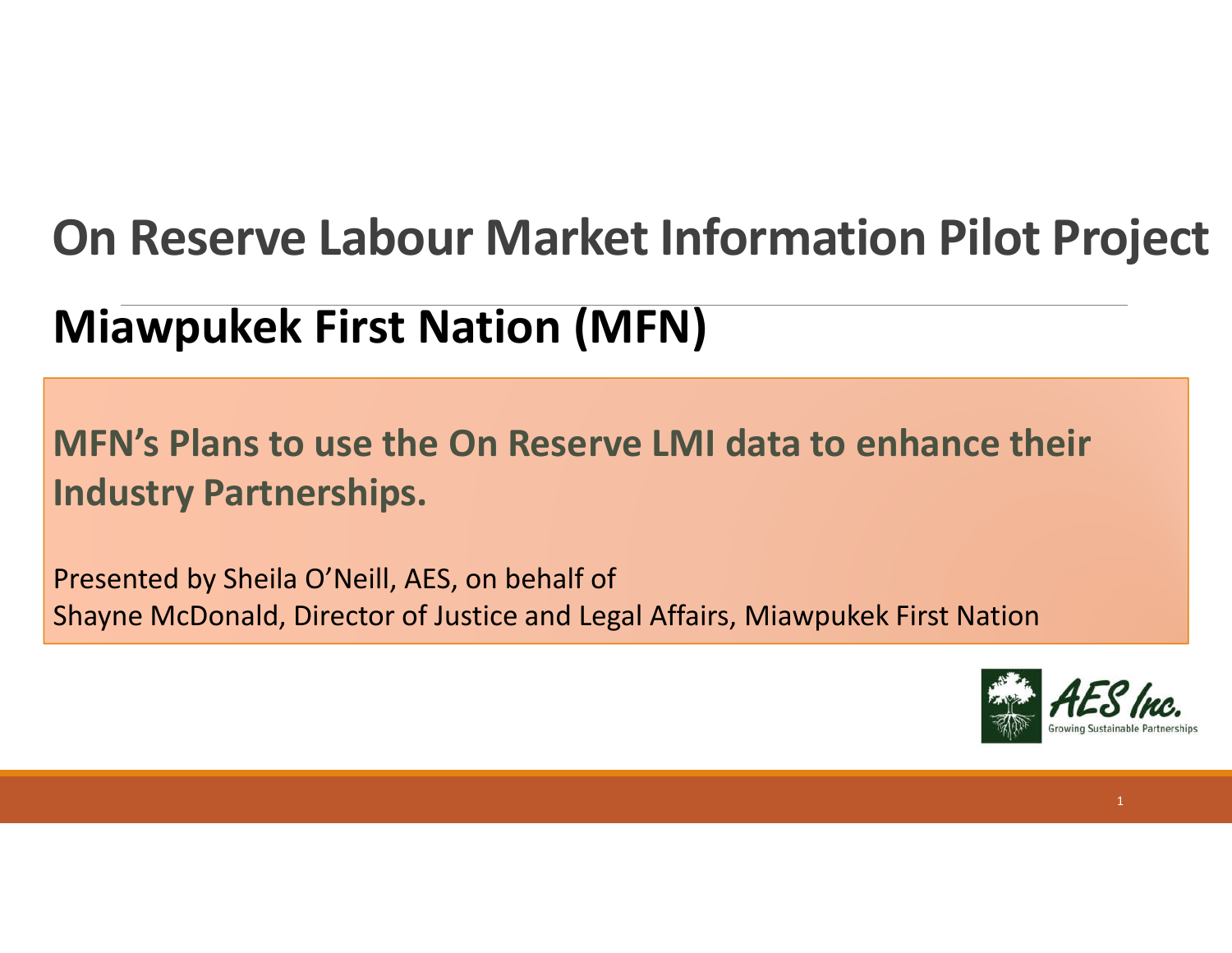



MFN is located at the mouth of the Conne River on the south coast of the island of Newfoundland.

MFN is 224 km from the nearest service center, the international airport town of Gander.

As of June 2019 the total population was 3061:

Living On Reserve: 839

Living Off Reserve: 2,222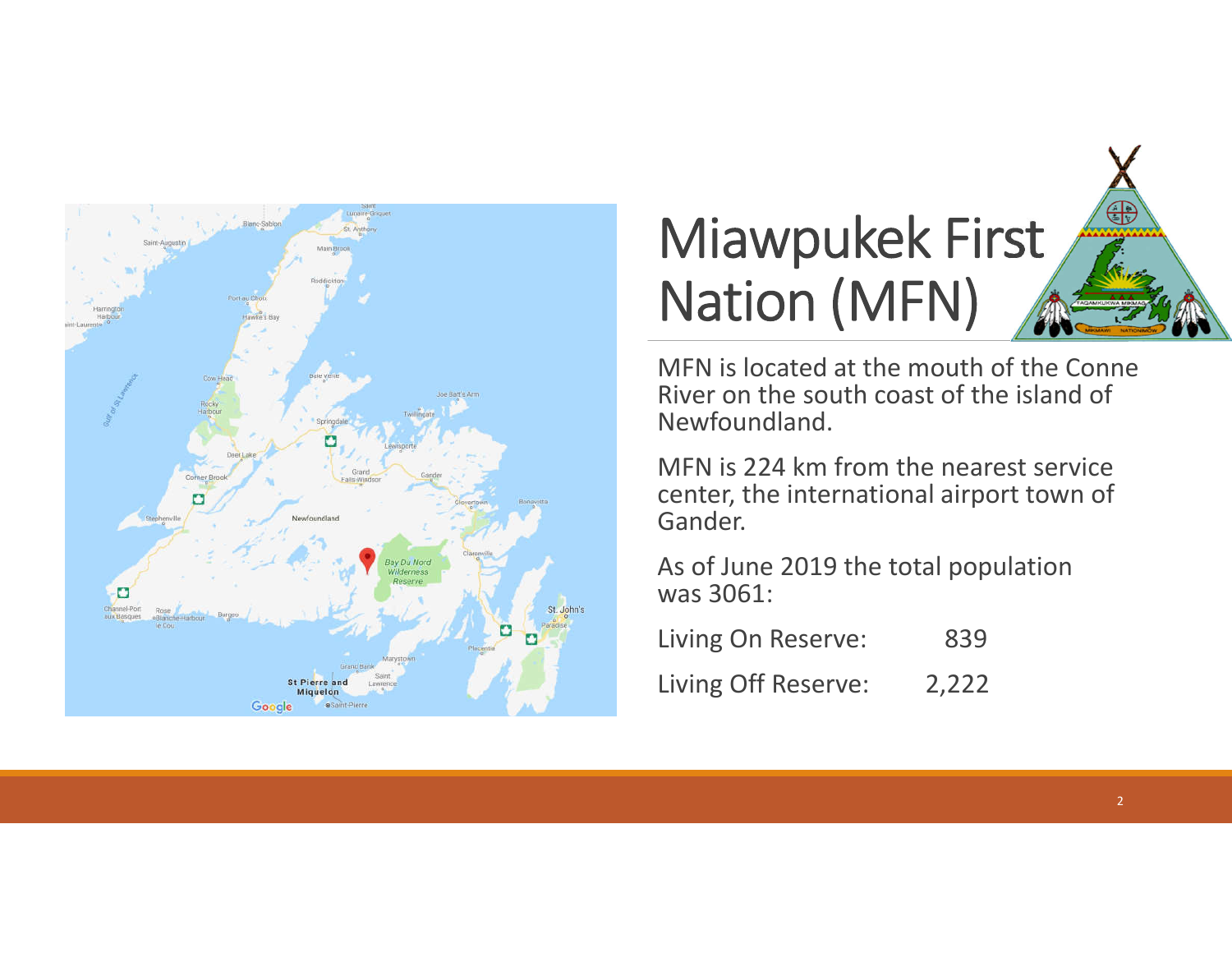### Industry Partnerships

Miawpukek First Nation, through its industry partnership efforts, is creating significant training and employment opportunities for its membership.

Since being established as a reserve in 1987, Miawpukek First Nation has gone from a poor, isolated community with almost 90% unemployment to a strong vibrant community with nearly 100% full time/part-time employment.

The LMI project is enabling MFN to capitalize on the employment opportunities that come with its various partnerships.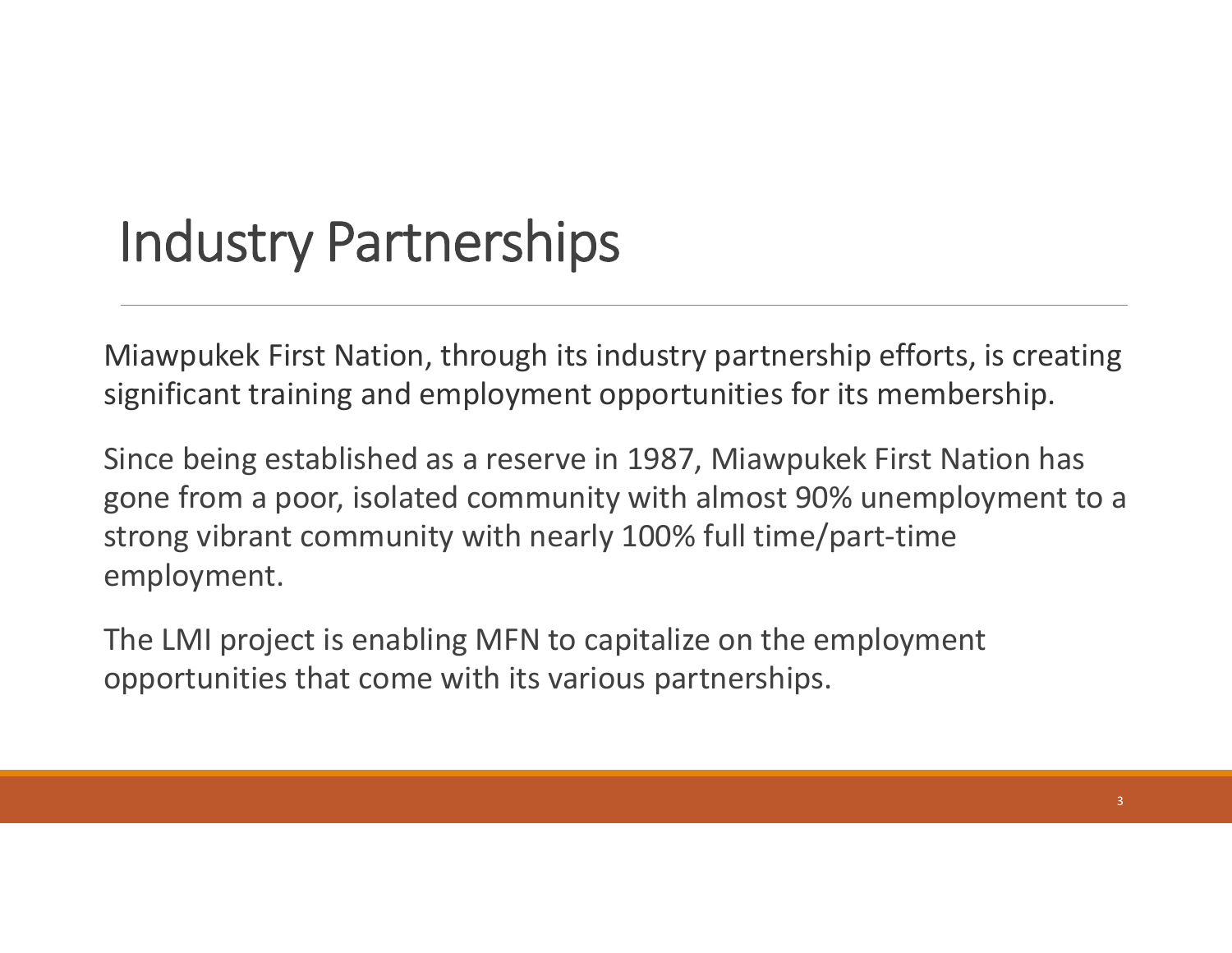# Economic Development and Employment

Miawpukek First Nation's original economy centered around the land and hunting and trapping.

In the 1800's it was reported that all heads of household at Miawpukek hunted, trapped and guided on family hunting and trapping grounds.

There was a down turn in the fur industry and development of traditional land and loss of access to parts of traditional lands due to modern development, which eroded MFN's traditional economy.

MFN has been rebuilding its economy since the 1980's by establishing economically viable business and by establishing partnerships with outside industry. The goal is to general revenue for MFN and to create sustainable jobs for its members.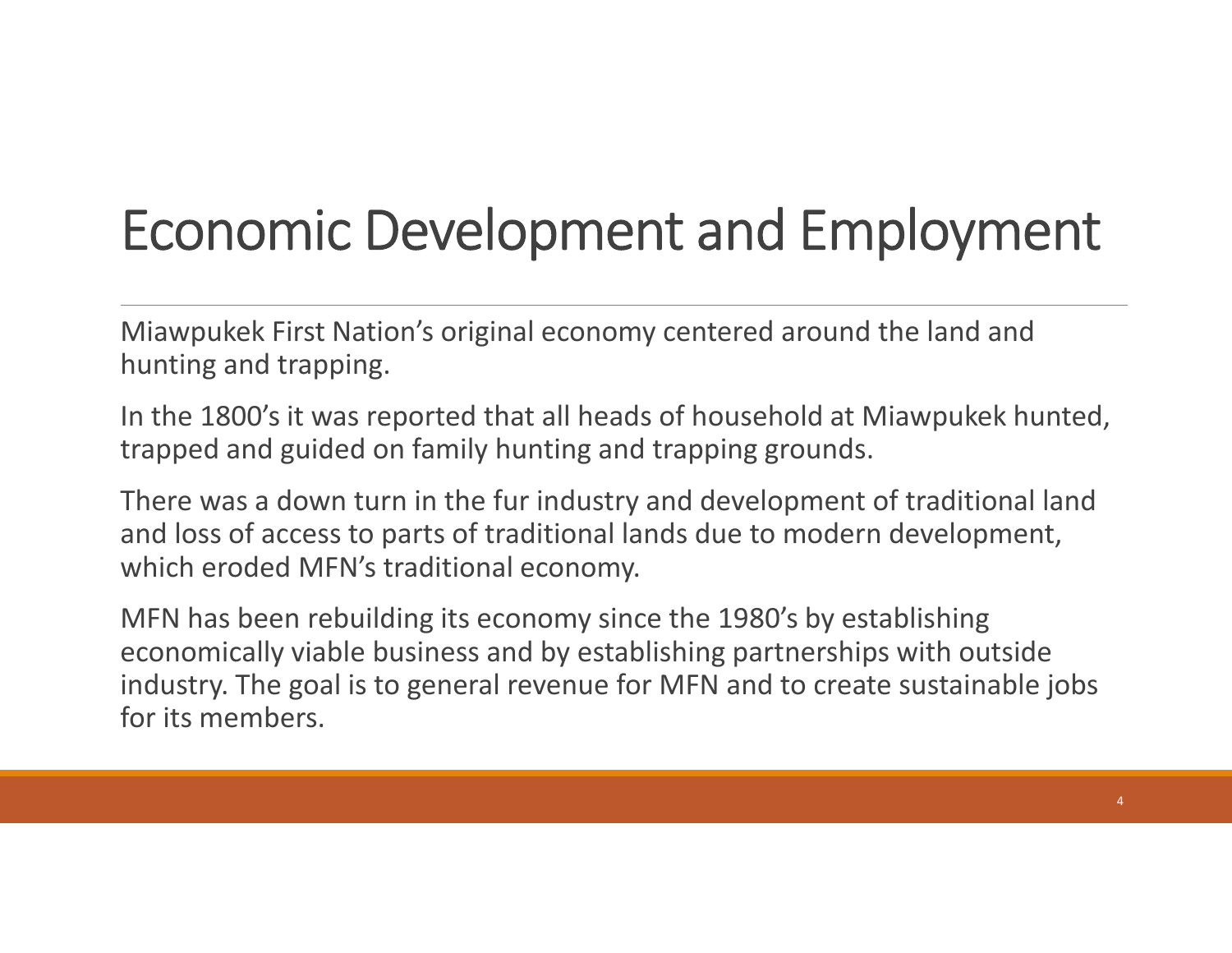## Examples

Clearwater Fisheries is one of the largest seafood processors in Atlantic Canada. Clearwater Fisheries until recently had a monopoly on the lucrative arctic surf clam. This offshore clam has significant value and are harvested from multimillion dollar 74 meter boats. In 2018 Miawpukek and other Mi'kmaq First Nations acquired 25% of the arctic clam resource from Clearwater Seafoods.

The 2019 Clearwater-First Nations Clam Resource Sharing Agreement is an example of MFN industry partnerships that will benefit from the LMI Project.

In addition to employment in the Arctic Surf Clam fishery, there will be opportunities for procurement of related goods and services.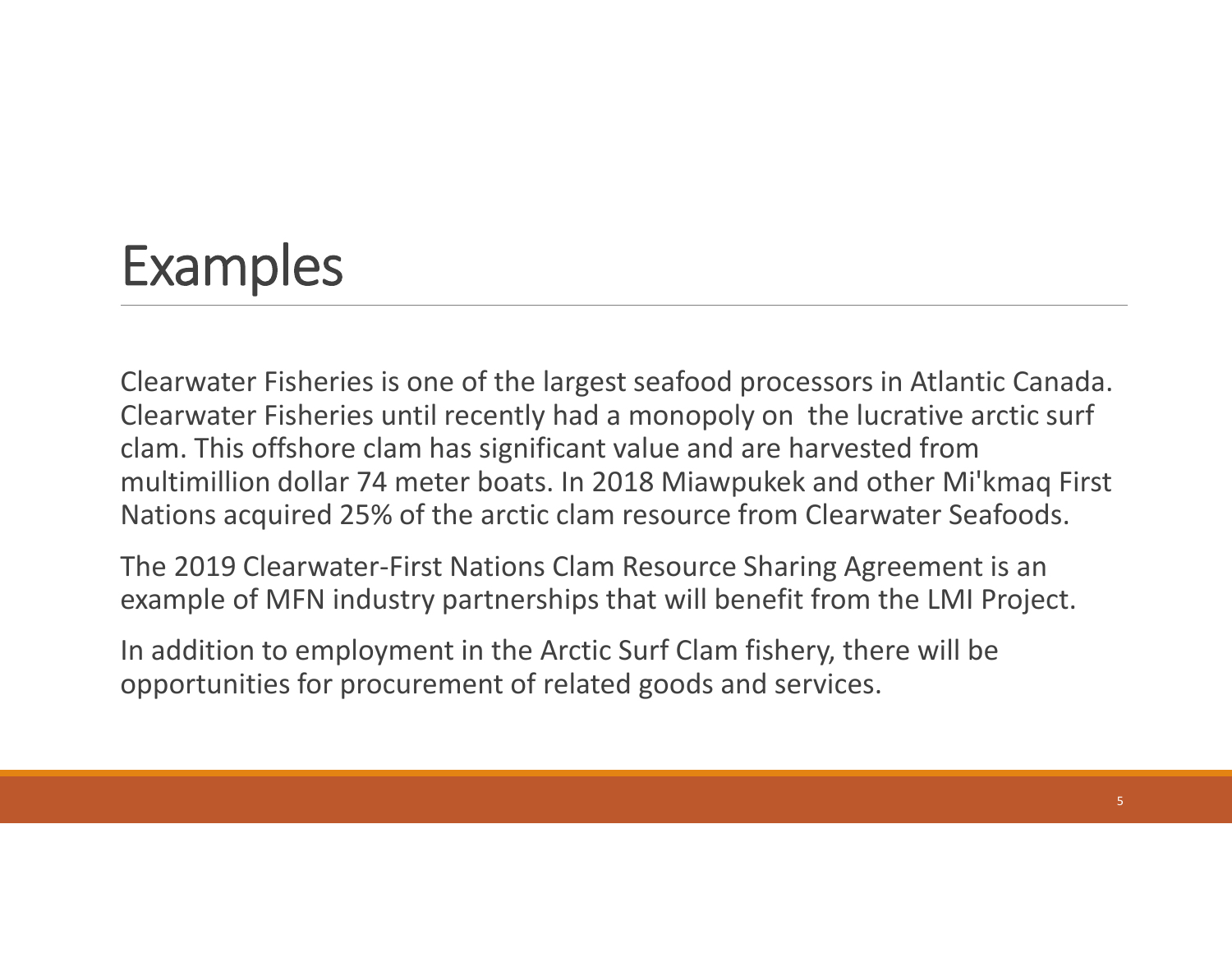**MOWI**, a leading company in the Atlantic Salmon aquaculture industry which is located in ocean waters adjacent to Miawpukek. The aquaculture industry in NL is currently worth over \$200,000,000 per year. MOWI is working with MFN to create economic spin offs from MOWI's aquaculture expansion in waters adjacent to MFN. These spin offs include net cleaning services, supply cleaner-fish, support vessel services and crewing.

**Horizon Maritime**, an offshore supply and support company, is working with MFN to implement a sea cadet program that will see MFN members employed as crew members and officers on its offshore supply vessels.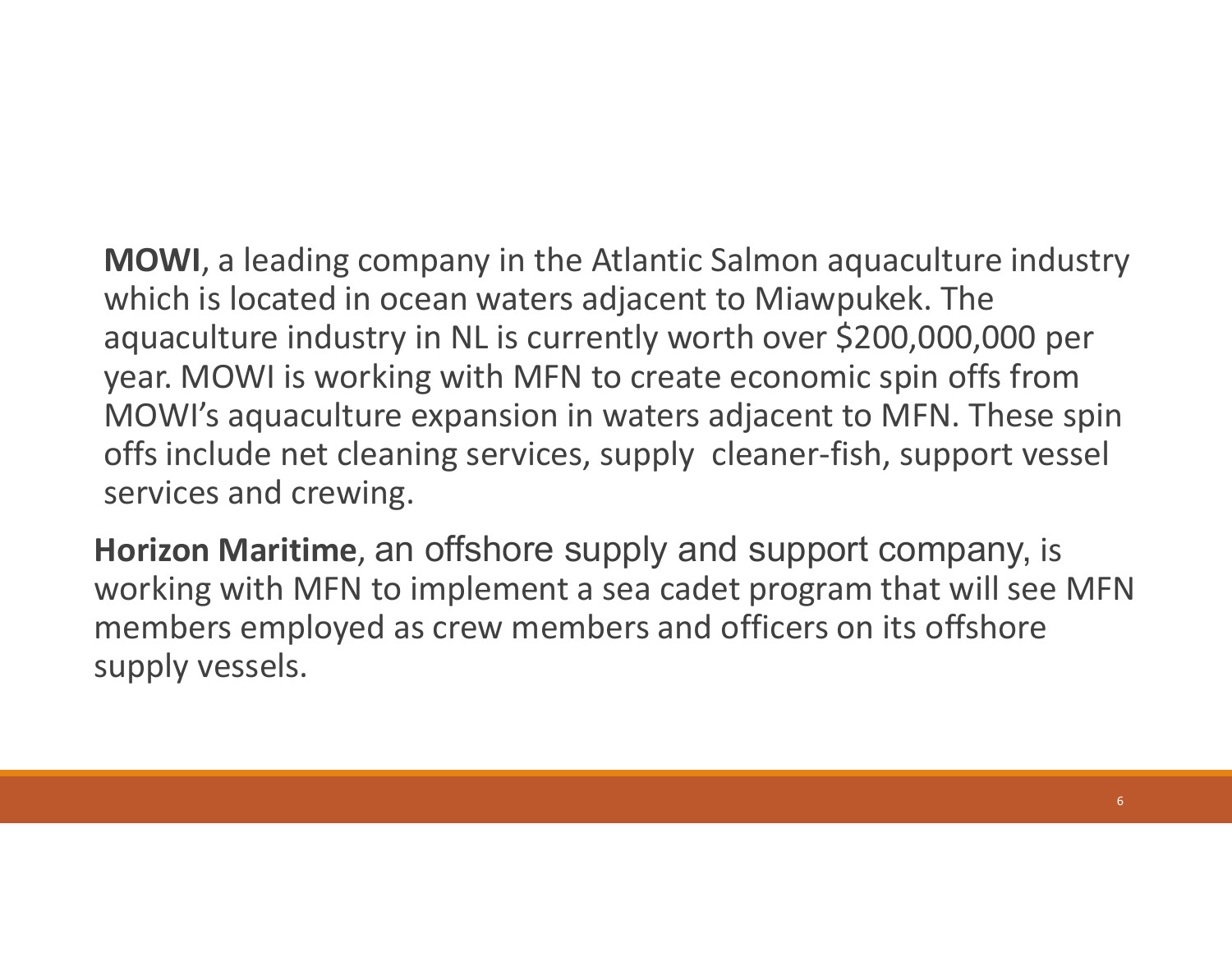

New crew members from MFN with Horizon Star Captain, holding Mi'Kmaq Flag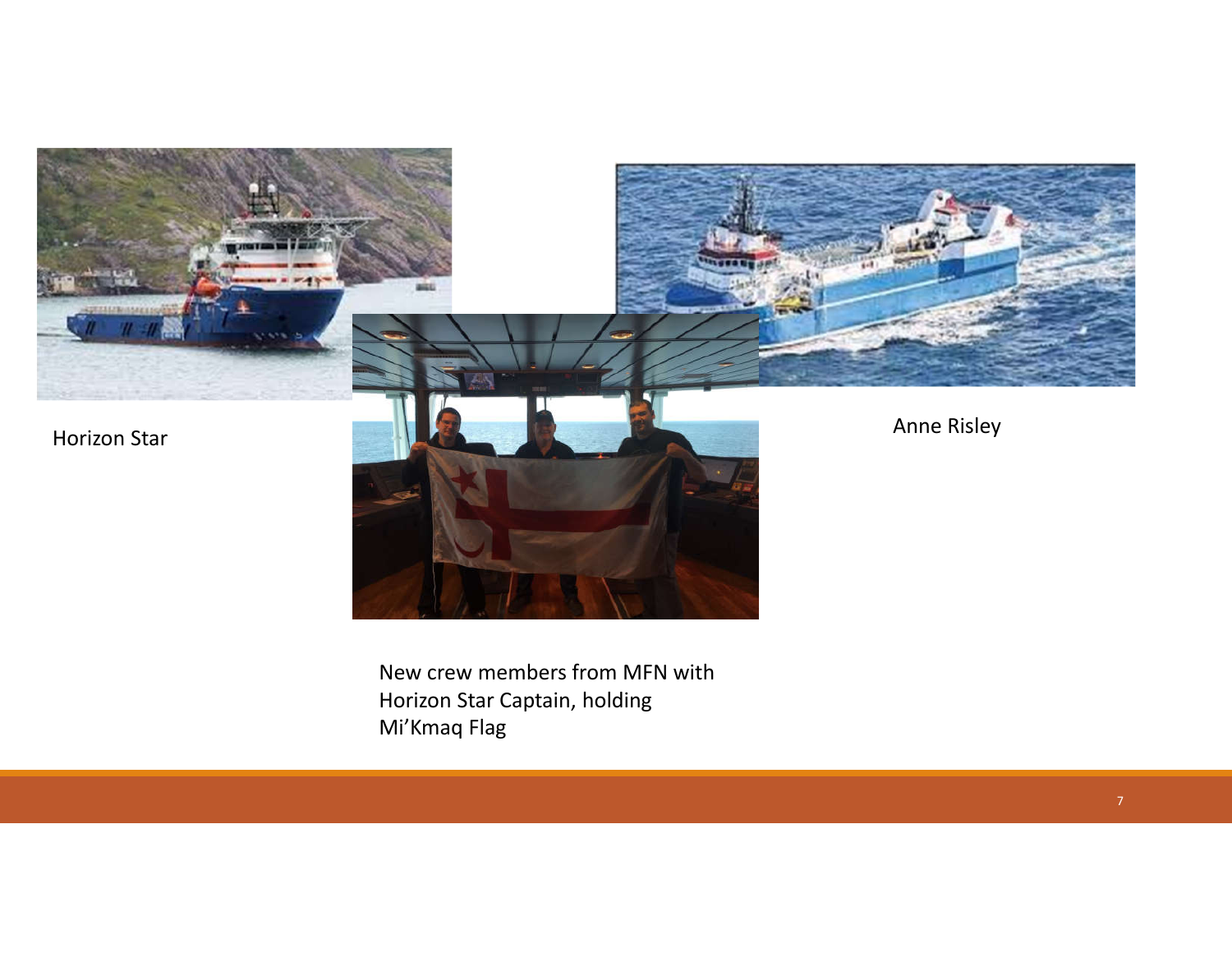# Miawpukek Requires Training and Skills Development

To realize the opportunities resulting from MFN's partnerships it needs a skilled human resource pool of members that can fill the labour requirement positions. Some of these positions include:

ROV operators

Vessel Deck Hands (Marine emergency duty, First Aid and WHMIS Training)

Commercial Divers

Vessel Captains (Fishing Masters 4 certificate)

Aquaculture Technicians

Crane Operators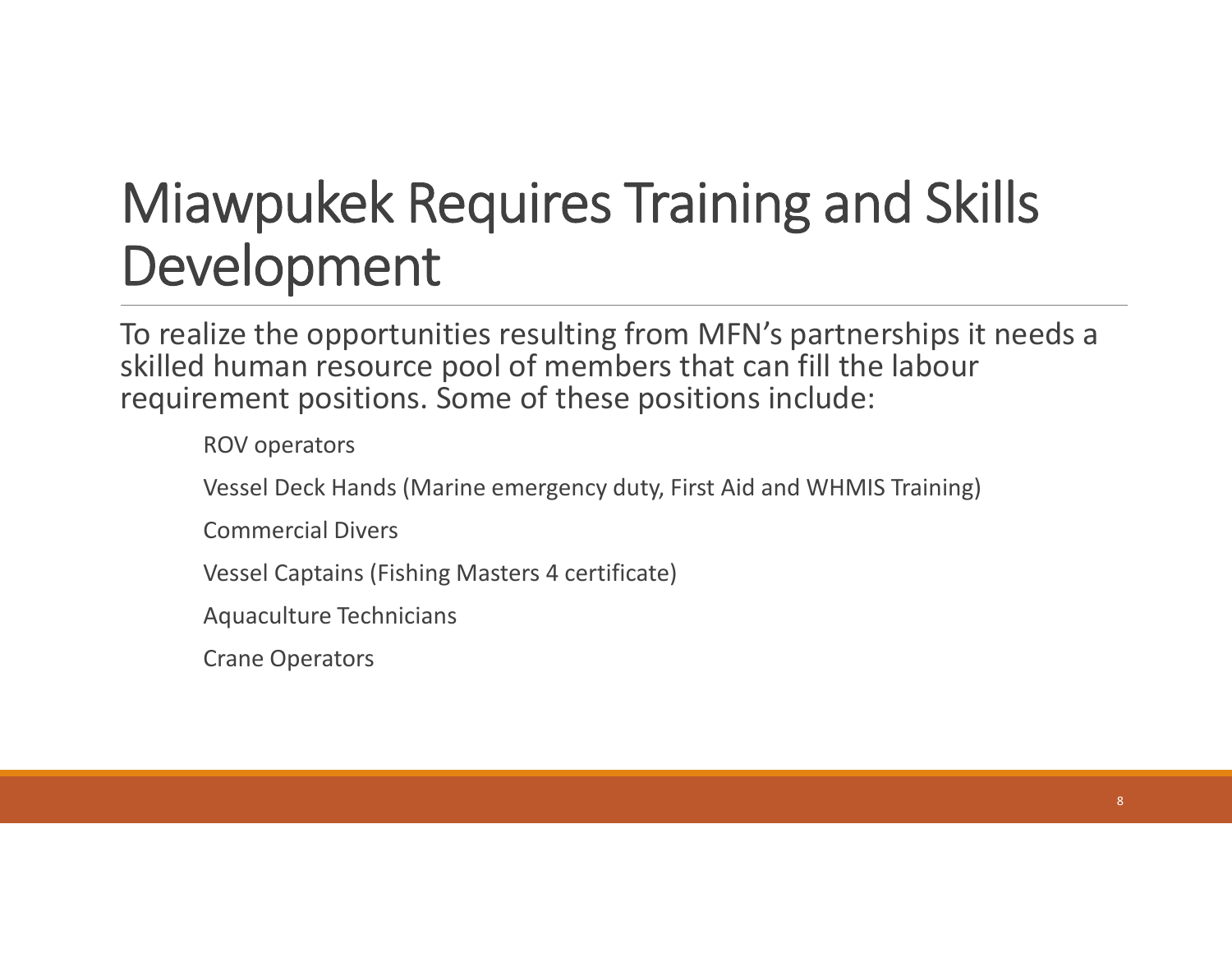# A Good Skills Inventory is part of MFN's Development Strategy

- Community Job Bank Identify employment opportunities and necessary training and skills
- Labour Market Skills Inventory Identify skills, training and experience, as well as interest
- Look at the gap Assess current readiness to avail of employment opportunities
- Link members to employment and training opportunities
- Identify membership working with industry partners
- Plan for the future develop programming based on identified opportunities and interests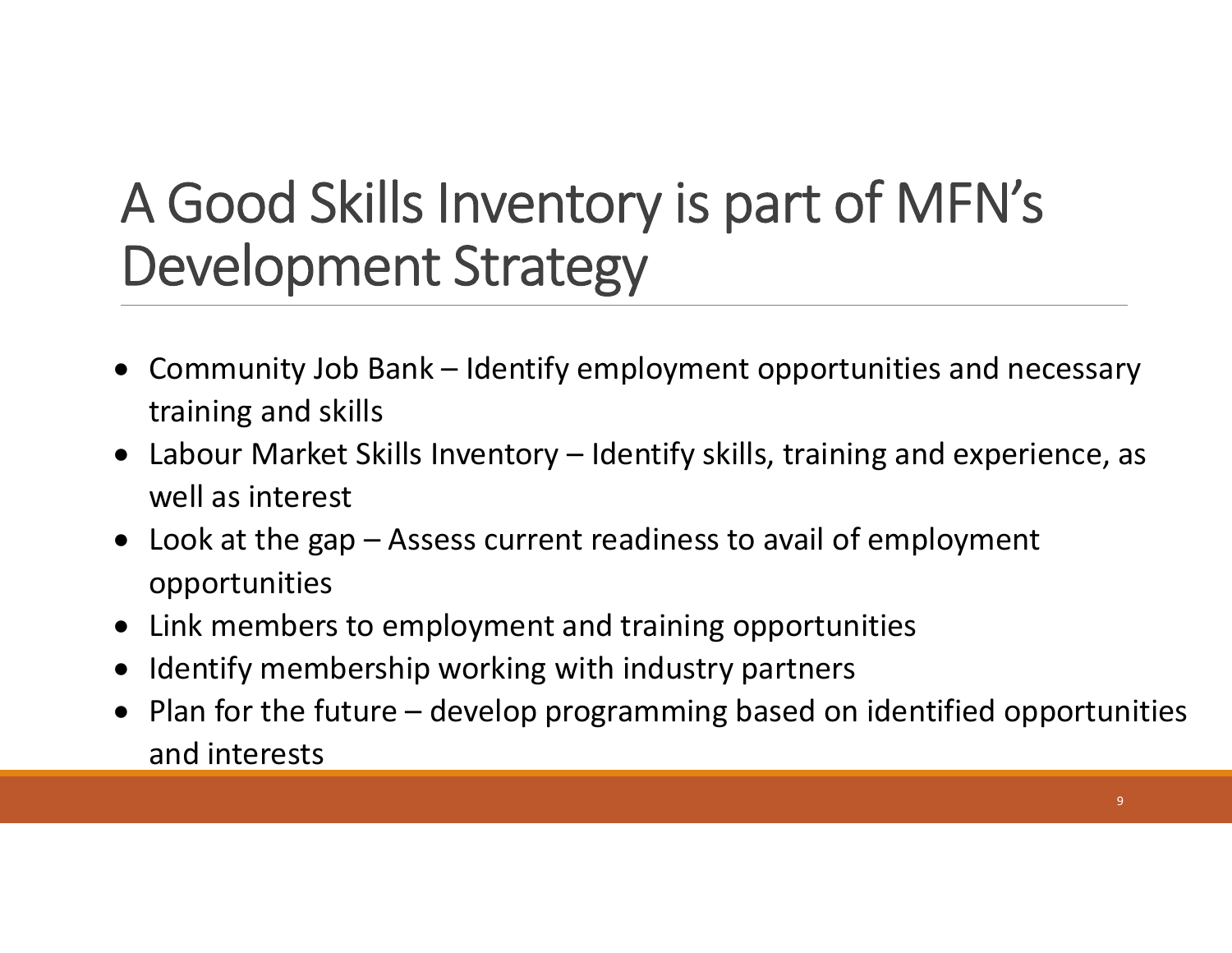### **Conclusion**

Miawpukek First Nation is creating some new and exciting training and employment opportunities for its membership through its industry partnerships;

Realizing on these opportunities involves having a work ready skilled labour force;

Proactive recruitment and community based training will be utilized to equip MFN's labour force with the skills and core competency to be employed by industry partners;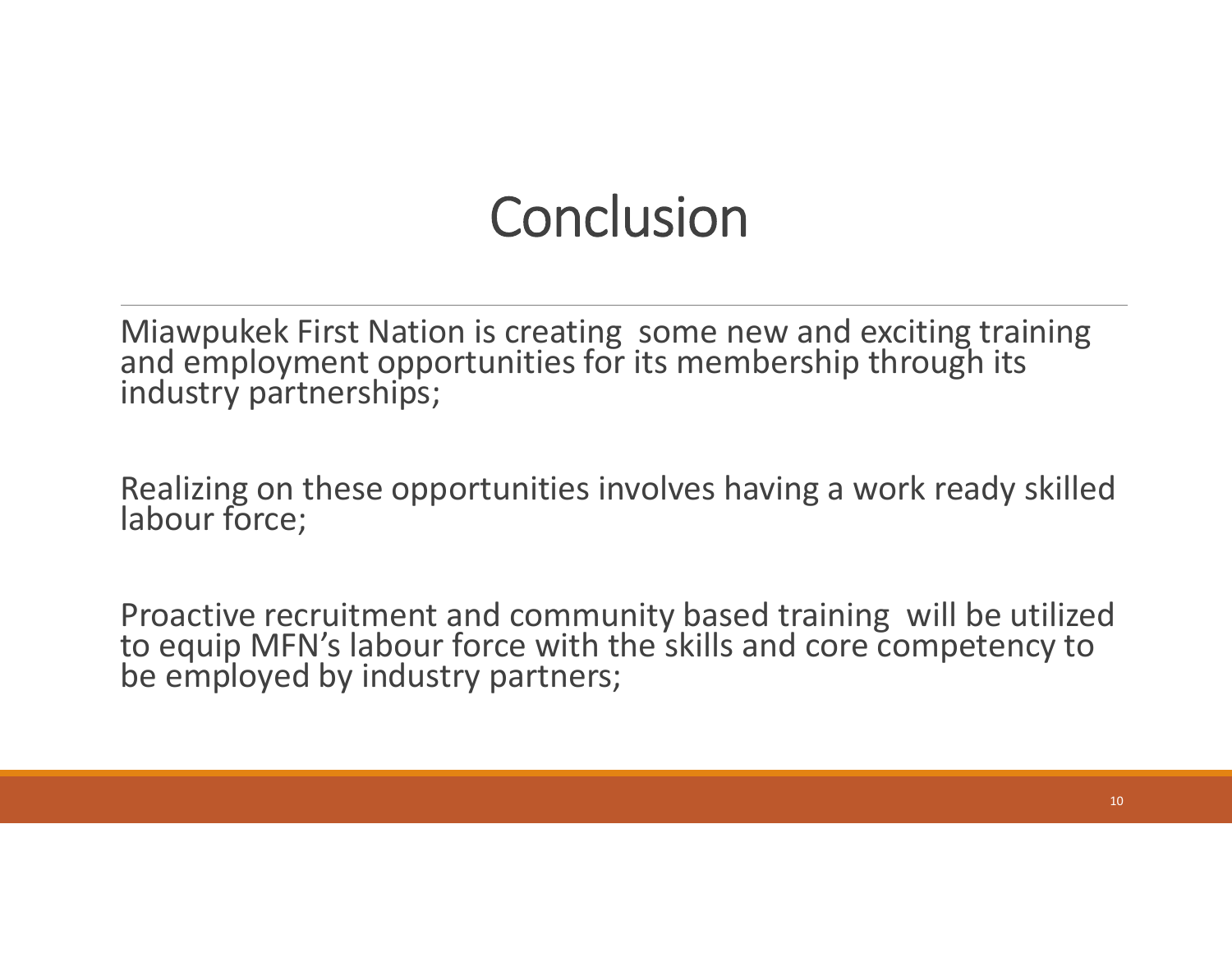MFN is very excited to be able to use the LMI skills industry and Job Bank to identify to:

- 1. Determine the extent to which its current membership skills inventory meets the industry demand and to determine actual training needs:
- 2. Engage trainers to meet any training needs resulting from gap analysis;
- 3. Communicate training and employment opportunities to its members;
- 4. Monitor and evaluate skills inventory and impact of training initiatives over the course of multiple years.